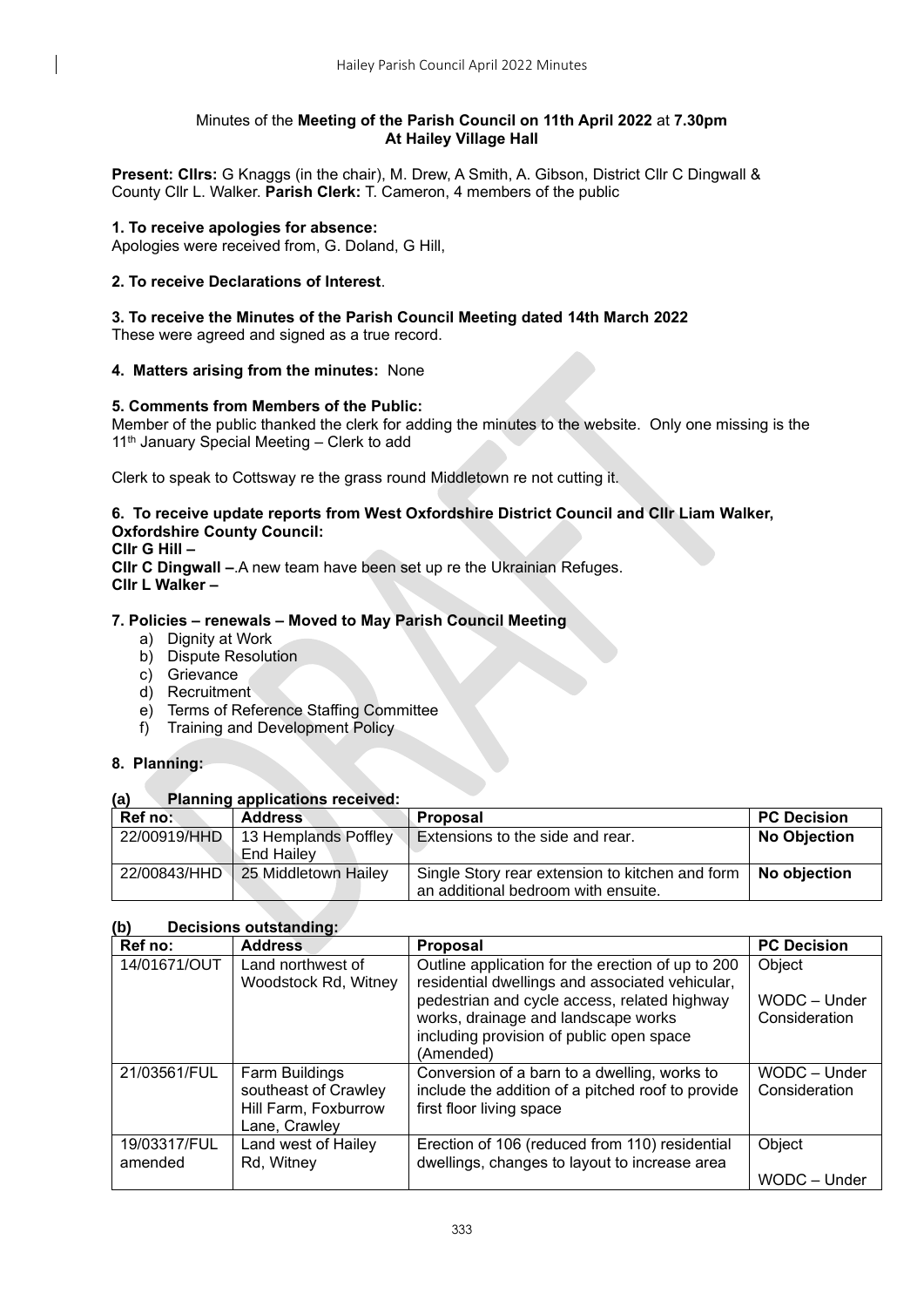|              |                                                              | of public open space, increase in percentage<br>of affordable housing                                                                                                                     | Consideration                                                                                                                                                                                           |
|--------------|--------------------------------------------------------------|-------------------------------------------------------------------------------------------------------------------------------------------------------------------------------------------|---------------------------------------------------------------------------------------------------------------------------------------------------------------------------------------------------------|
| 21/03735/HHD | Aspley House, Wood<br>Lane, Hailey                           | Demolition of garage and construction of two<br>storey extension                                                                                                                          | WODC - Under<br>Consideration                                                                                                                                                                           |
| 21/04085/LBC | Hill View Poffley End<br>Hailey                              | External alterations to install an electric<br>charging unit to North East elevation<br>Planning (Listed Building and Conservation<br>Areas) Act                                          | No objection<br>WODC - Under<br>Consideration                                                                                                                                                           |
| 22/00055/HHD | Hill View Poffley End<br>Hailey                              | Installation of an electric charging unit to North<br>East elevation                                                                                                                      | No objection<br>WODC - Under<br>Consideration                                                                                                                                                           |
| 21/03735/HHD | <b>Aspley House Wood</b><br>Lane Hailey                      | Construction of two storey extension, a<br>replacement garage with office space<br>above, alterations to the fenestration and<br>associated works. (Amended) - WODC<br>Extension 16/02/22 | $\overline{NO}$<br><b>OBJECTION</b>                                                                                                                                                                     |
| 22/00516/HHD | 4 Poffley End Hailey<br>Witney                               | Single-storey pitched roof front extension,<br>replacement porch structure and<br>alterations. - Comment by 21 <sup>st</sup> March 2022                                                   | No objection -<br>however PC<br>are concerned<br>about the tiles<br>on the roof as<br>the proposed<br>zinc roof that<br>caused<br>concern with<br>the view that it<br>should be slate<br>tiles instead. |
| 22/00498/HHD | 1 Delly Close Hailey<br>Witney                               | Erection of post and rail fencing around the<br>exposed front and side perimeter of the<br>Property - Comment by 25 <sup>th</sup> March 2022                                              | $PC - No$<br>objection                                                                                                                                                                                  |
| 22/00464/HHD | The Garden House<br>Delly End Hailey                         | Erection of a single storey infill extension to<br>existing dwelling - Comment by 28 <sup>th</sup> March<br>2022                                                                          | $PC - No$<br>objection                                                                                                                                                                                  |
| 22/00598/HHD | Field House, Church<br><b>Lane Hailey</b>                    | Erection of a two storey rear extension to<br>include alterations to existing roof and<br>construction of porches to front and side                                                       | $PC - No$<br>objection                                                                                                                                                                                  |
| 22/00615/S73 | The Haybarn,<br><b>Burycroft Farm</b><br><b>Crawley Road</b> | Variation of conditions 2 and 8 of planning<br>permission 20/02536/FUL to allow alterations<br>to landscaping and proposed driveway                                                       | $PC - No$<br>objection                                                                                                                                                                                  |

# **(c) Decisions made:**

| 21/03735/HHD | Aspley House Wood<br>Lane Hailey | Construction of two storey extension, a<br>replacement garage with office space<br>above, alterations to the fenestration and<br>associated works. (Amended) - WODC<br>Extension 16/02/22 | <b>APPROVED</b> |  |
|--------------|----------------------------------|-------------------------------------------------------------------------------------------------------------------------------------------------------------------------------------------|-----------------|--|
| 21/04085/LBC | Hill View Poffley End<br>Hailey  | External alterations to install an electric<br>charging unit to North East elevation<br>Planning (Listed Building and Conservation<br>Areas) Act                                          | <b>APPROVED</b> |  |
| 22/00055/HHD | Hill View Poffley End<br>Hailev  | Installation of an electric charging unit to<br>North East elevation                                                                                                                      | <b>APPROVED</b> |  |

#### **9. Environment – Cllr Drew**

# **a) Burial Ground**

Proposal to purchase a Plaque to mark our efforts re trees in the Burial Ground to mark the Queens Jubilee from the Royal British Legion Shop - A4 metal plaque at £129.99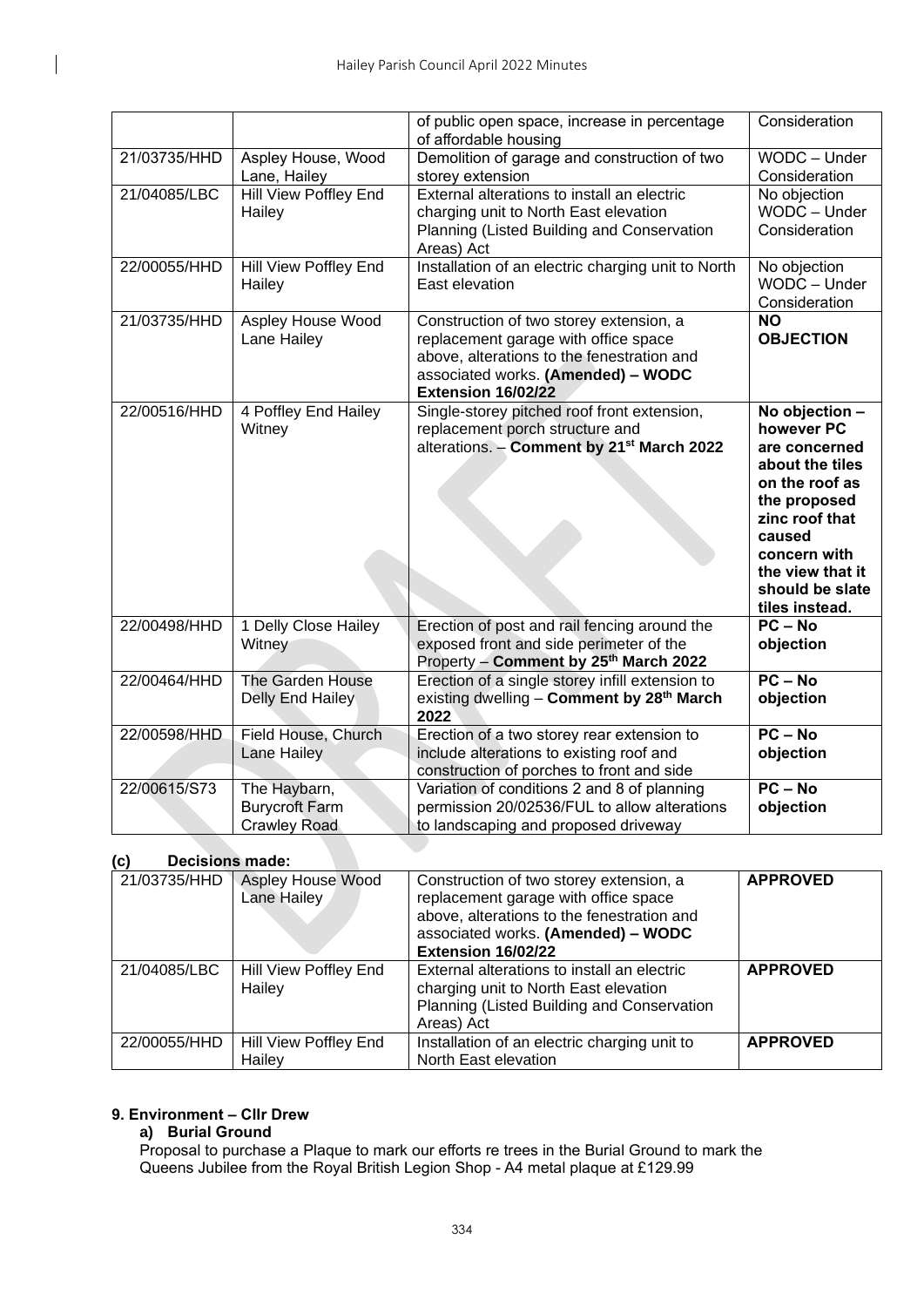## **10. Allotments (including Allotments for Labouring Poor Charity) ALP:**

#### Consideration of quotes for creating paths at the Hemplands allotments.

#### **(a) Update on Water supply - Hemplands**

D. Pratley was met on site by Cllr Gibson & Cllr Crow re water leak in manhole at carpark entrance. One leaking joint on pipe within manhole was repaired. However, when water switched on, another leak was noted on a pipe joint just outside the manhole, on the allotment side. DP has agreed to repair this but it will need excavation to gain access. He said would be done in a couple of weeks, now overdue. Reminder calls have been made.

#### **(b) Consideration of quotes for creating paths at the Hemplands allotments**

Cllr Gibson & Cllr Crow met two contractors on-site to quote for turf paths laid between the two new rows of allotments. Existing grassy vegetation to be excavated before levelling with topsoil, surface preparation and turf laying.

Quotes (all plus VAT) are:

Hickman Bros. £3069 with no allowance for importing soil or removing waste.

Banbury Turf £1960 plus provisional sums of £390 for imported soil and £160 for waste removal - Total £2510 including provisional sums.

These compare with previous quotes for gravel paths of £15105 (Gravel with concrete edgings), £12814 (Gravel with Timber Edgings) and £6380 (Hardcore with timber edgings).

Approval is sought to proceed with the quote from Banbury Turf to allow installation prior to the summer. Note watering of the turf will need to be done by ourselves and allotment holders so benefit in proceeding before weather too dry **– Cllr Gibson & Cllr Drew have proposed that the money comes out of the ALP Budget – PC have agreed to go with Banbury Turf**

**(c)** The five-bar gate to the Poffley End allotments has been painted.

**(d) Update on lettings** - A further garden plot at Hemplands has been let. The remaining six plots at Hemplands and one at Poffley End have been advertised in the Hailey Herald.

#### **10A. Amenities - Recreation Ground/Playground Cllr Ann Gibson**

**Update on playground –** The monthly playground inspection was carried out by Cllr Gibson on Friday, 8 April. Nothing of significance was observed. Two new combined litter and dog waste bins have been provided by WODC to replace the separate two dog waste and two litter bins. The minor maintenance items outstanding from the RoSPA report – weeding, cleaning, clearing of overgrown bushes, etc. – has now been carried out by Tom Hazzledine. These maintenance issues will be dealt with as required, approximately three or four times a year.

#### **11.Awarding of annual grants**

Hailey Herald £100 Hailey Festival £500 Hailey Village Hall £1,000 Village Hall roof contribution £4,000 Community Woodland £300

Grant to Hailey Church to be considered at our May meeting

#### **12. Finances and Administration: (a) Payments received:**

## **(b) Accounts for authorisation and payment:**

| <b>Tracey Cameron</b> | Clerk's March      | £566.25 |
|-----------------------|--------------------|---------|
|                       | Expenses/Allowance | £46.26  |
|                       | Total:             | £612.51 |